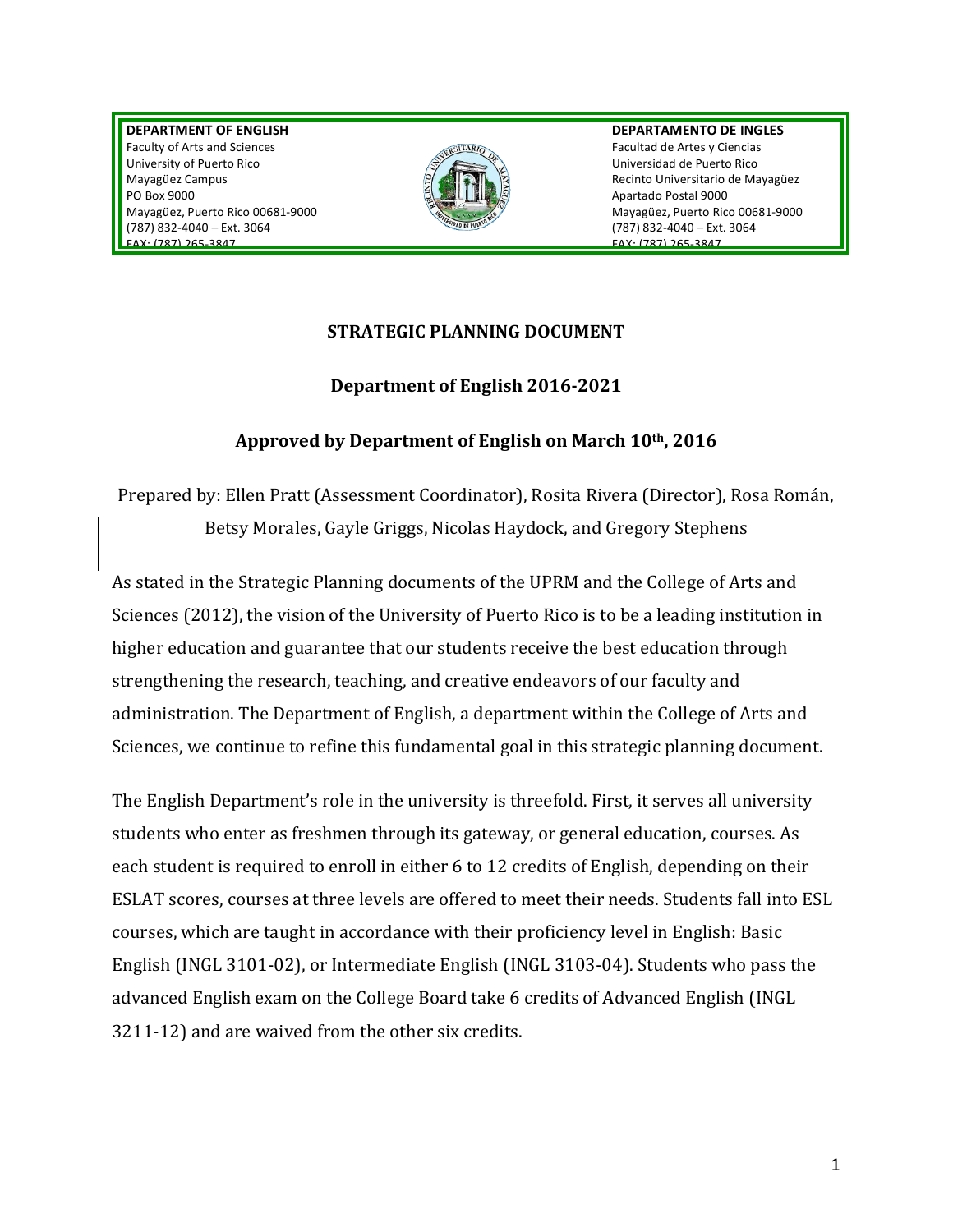The English Department is also a department in its own right which offers two tracks leading to a BA in English: Literature and Linguistics. A third track, Writing and Communication, has been proposed and the courses are in line, and pending approval from the Academic Senate.

The MAEE, Master in English Education is the third important part of the English Department. This program serves students who wish to become English educators or who intend to pursue doctoral studies. Within the MAEE, students have the opportunity to teach the proficiency entrance courses described above and are eligible for teaching assistantships. To gain teaching proficiency, they must enroll in a 1-credit course over three semesters in teacher training. There is also a plan for a Masters in English Literature. Courses have been developed and some are in the process, and the program awaits approval.

### **Current State of the English Department and Strategic Planning**

Since the last Strategic Planning document, in 2009, although the university has undergone financial duress and constraints, the English Department continues to operate and serve the student population. In spite of the reduced operating funds and frozen positions for new professors, one way the Department has overcome the need for teaching positions is through the use of Teaching Assistants and adjunct professors, which will be addressed in this document. This document has been created with the understanding that the university is undergoing a financial crisis.

### **English Department Mission, Goals and Objectives**

English'Department'Mission

The English Department, which exists in an academic environment in which English is a Second Language, addresses the needs of all students who enter the UPR-Mayagüez. It directs its efforts towards the development of educated, responsible, and cultured citizens and professionals in English and its disciplines, including Linguistics, Literature, Writing and Communication, English Education, and English as a Second Language. Graduates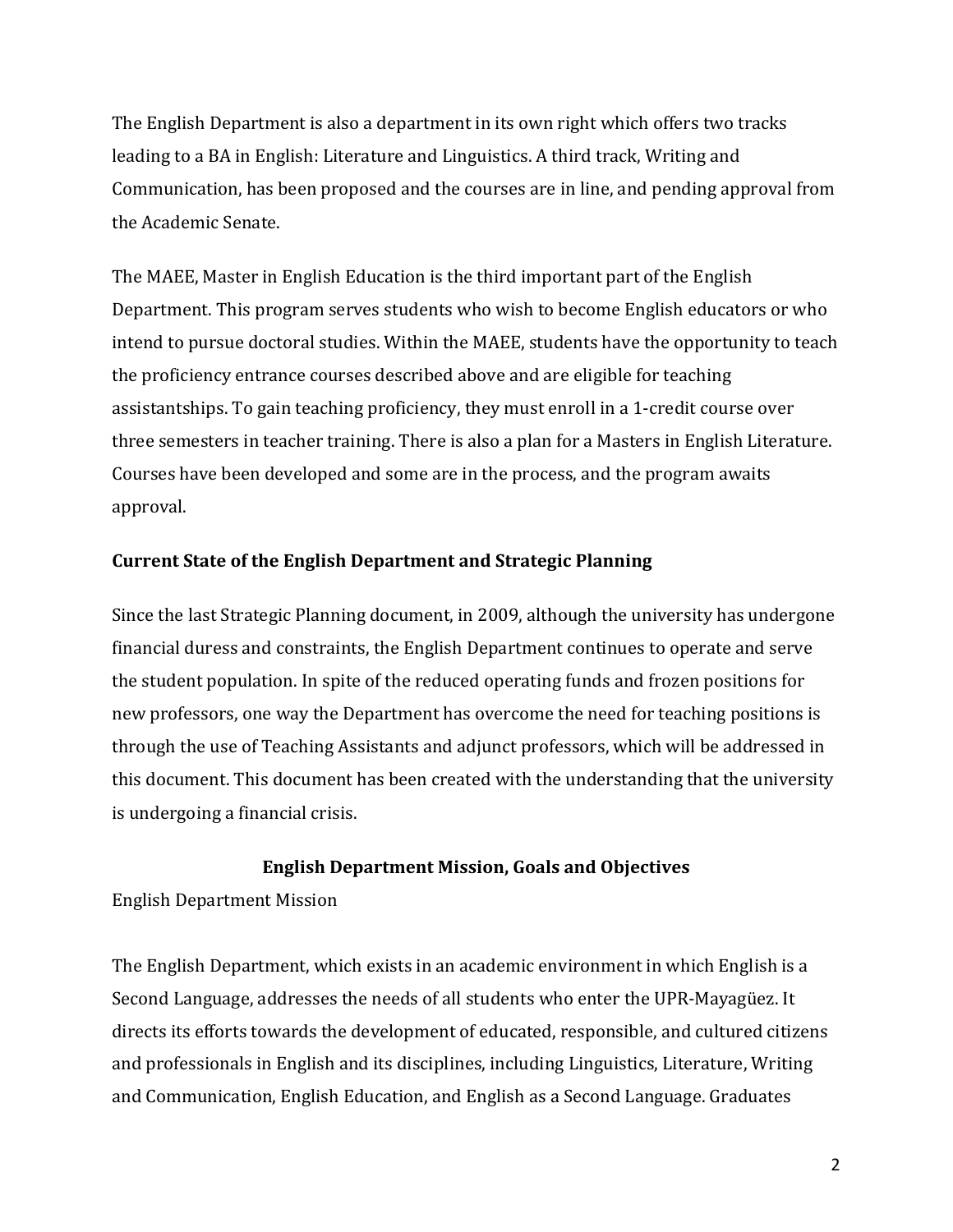of'departmental'programs'will'be'qualified'to'contribute'in'an'effective'manner'to'the social, cultural, and economic development of Puerto Rico and the world at large. The English Department focuses its efforts and initiatives equally in three fundamental areas: instruction, research and creative work, and service to the university community.

## MAEE Mission Statement

The Master of Arts in English Education (MAEE) program directs its efforts toward preparing professionals from Puerto Rico and abroad with the theoretical and practical knowledge in linguistics, literature, and pedagogy and the social awareness necessary to meet the educational needs of the learners they encounter. We address students' needs to think critically in a complex, culturally diverse, highly technological world in order to continue on a path of life-long learning which will enable students to develop to their fullest potential.

### Goals and Objectives of the Strategic Plan

The goals and objectives in this strategic plan are divided into educational goals and administrative goals. Within each of these, the objectives for strategic planning are described with their form of assessment.

## **Education Goals**

Goal #1: To ensure that all university students in general education courses receive English instruction that will help them in their university and professional careers.

A. Strategies: Gateway (Freshmen) Courses

1. Reexamine and revise the mission and objectives for general education courses offered by the department. to guarantee student learning

2. Align course objectives with general education learning outcomes.

3. Establish common learning goals and objectives across placement tracks.

Assessment-Measures of Success

- Satisfaction level among graduates and employers
- Graduation, retention, and placement rates
- Proportion of students with enriching educational experiences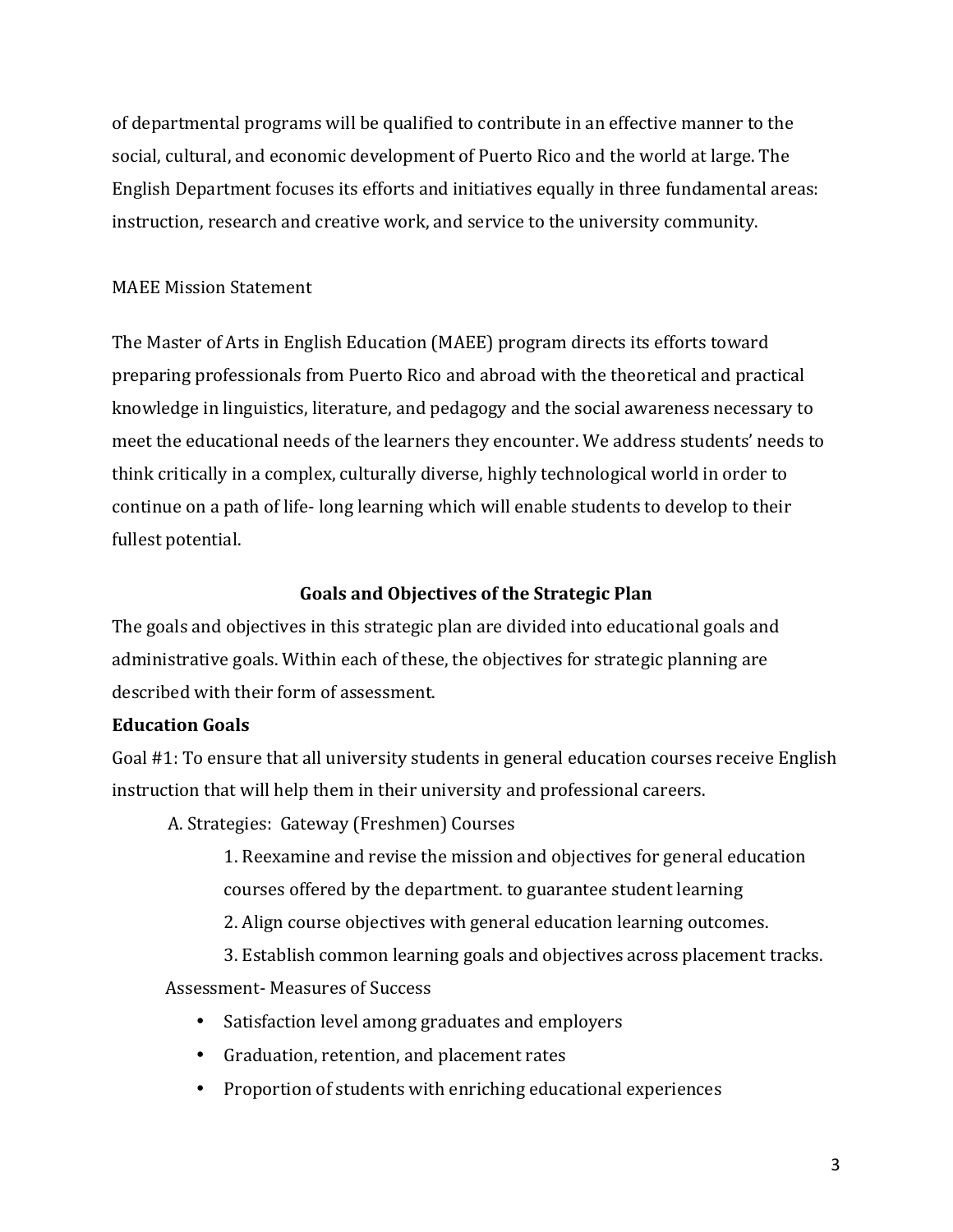- Time period needed to complete approval of new courses, programs and curricular changes
- Task strategy 1 to a sub-committee to report to director each semester
- Task Strategy 2 to Assessment Committee and representative to report to director and department at the end of each semester
- Task strategy 3 to ESL sector and Course coordinators for 3201-02, 3103-04, and 3211-12 to meet and coordinate. Report to director at the end of each semester

Goal #2 Ensure that English majors in undergraduate linguistics, literature and writing programs'are up to date on current theory, knowledge and technology related to English studies in pursuing a BA in English

## **A. Course!offerings**

- 1. Review and revise current course offerings for the current tracks in the English Department.'
- 2. Create new courses as needed to reflect new ideas and technologies related to English studies.
- 3. Instate the Writing and Communication track.

## **Assessment - Level of Success**

- Satisfaction level among graduates and employers
- Graduation, retention and placement rates
- Proportion of students with enriching educational experiences
- Time period needed to complete approval of new courses, programs and curricula'

Strategies 1 and 2 are tasked to sectors to review and revise courses in their sectors on'a'yearly'basis'and recommend'changes'or'creation'of'new'courses.'The' curriculum committee will oversee that the process moves swiftly through its stages.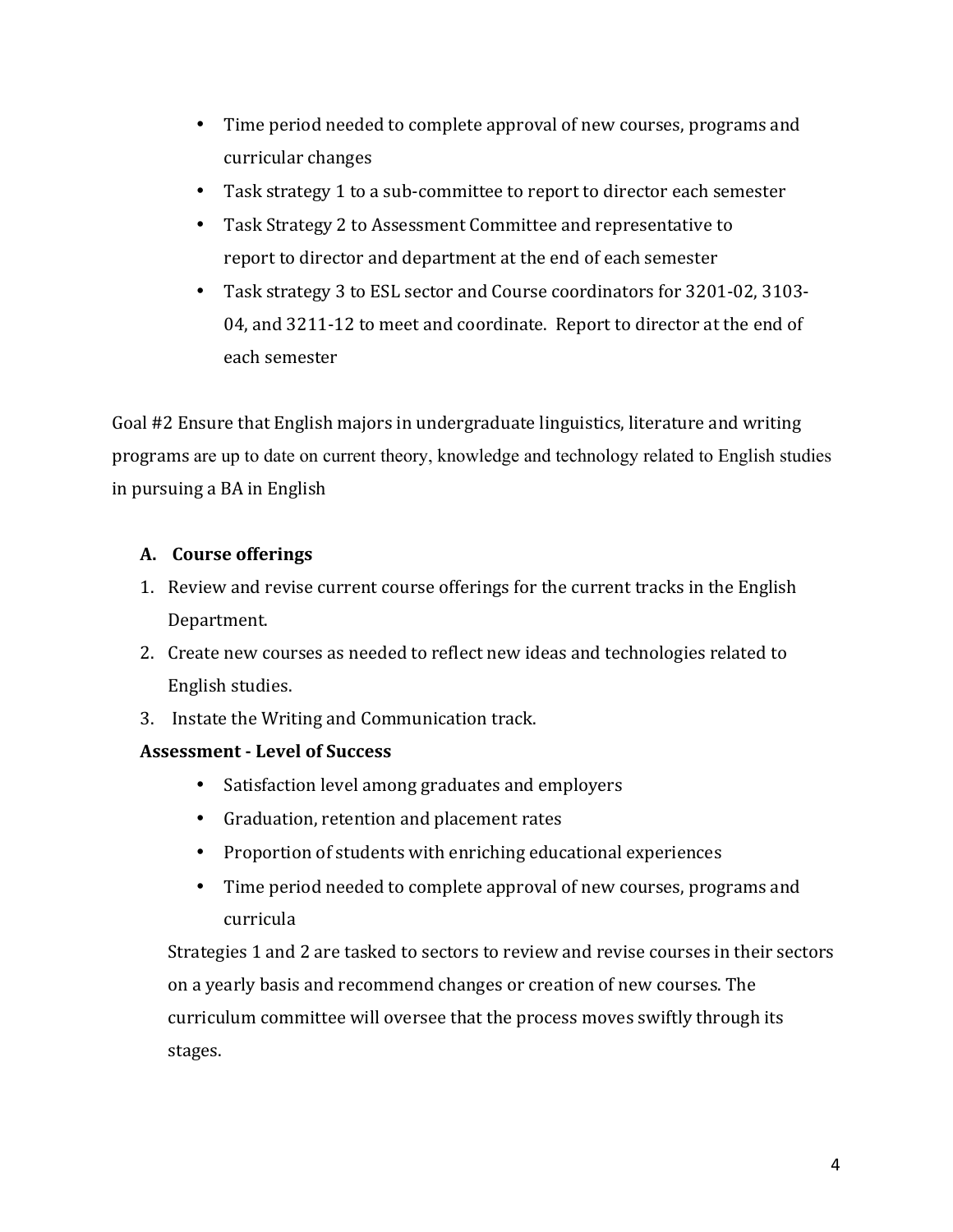Strategy'3 is tasked to the Linguistics sector and Task 4 is tasked to the Writing' Sector. At the end of each semester, these sectors will provide data to show the progress in these tasks.

B. **Academic Counseling:** To improve student registration and academic counseling services'

## **Student Registration**

1. Recruit more professors/advisors to work during the registration process.

2. Provide more training to professors who would like to help with student advising and registration

### **Orientation**

1. Improve the existing orientation system to ensure greater participation behalf of advisors and students.

### ASSESSMENT-Level of Success

- Student participation in counseling meetings
- Student satisfaction surveys
- Record keeping on behalf of advisors

These strategies are charged to the Orientation Committee in conjunction with the Department Assessment Coordinator and the Director of English.

## **C. Promotion of Programs and Partnerships with other Institutions**

1. Continue to support and offer community service courses that recruit students from all majors to serve as mentors and tutors for children in local shelters.

2. Establish Memorandum of Understanding/Agreement with institutions to support students and faculty.

3. Continue to support the international student community with English courses with the implementation of a Language Institute.

4. Promote our programs more avidly inside and outside PR.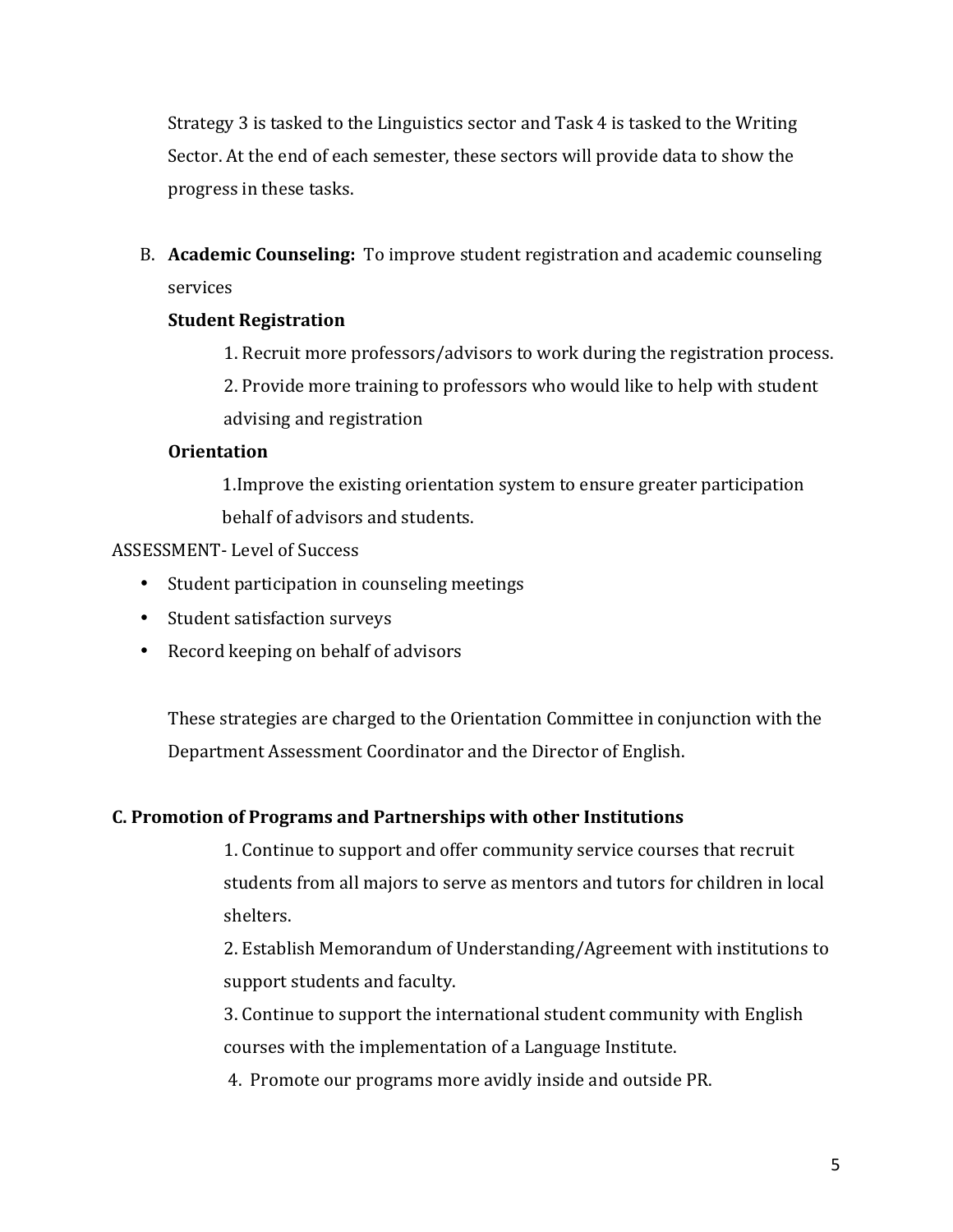Assessment-Level of Success

- Number of students who sign up for community service courses, organizations and institutions
- Number of memos of understanding, those in place and success rate of those in place
- Number of students recruited from other universities, number of students in the annual'institutional'open'house,'how'many'students'from'internal'and'external' transfers

These tasks are charged to the Director of English who will report each semester on the status of these tasks

# **GOAL #3.** To ensure students in the MAEE graduate program achieve their goals in **pursuing an MA in English Education by offering the most up to date theory, content** and technology in the field.

- A. Continue to create and revise graduate courses in keeping with new ideas in the field of English studies.
	- Create a data base with courses created, passed and implemented
	- Special topics courses listed and used to evaluate new special topics courses.
- B. Develop and Implement a graduate TESOL Certificate.

Assessment-Level of success

- Approval of program
- Number of students who sign up and follow through the program
- C. Create a mentoring system for graduate students who desire it.

Assessment-Level of Success

- Number of students and professors involved
- Student satisfaction level with mentoring program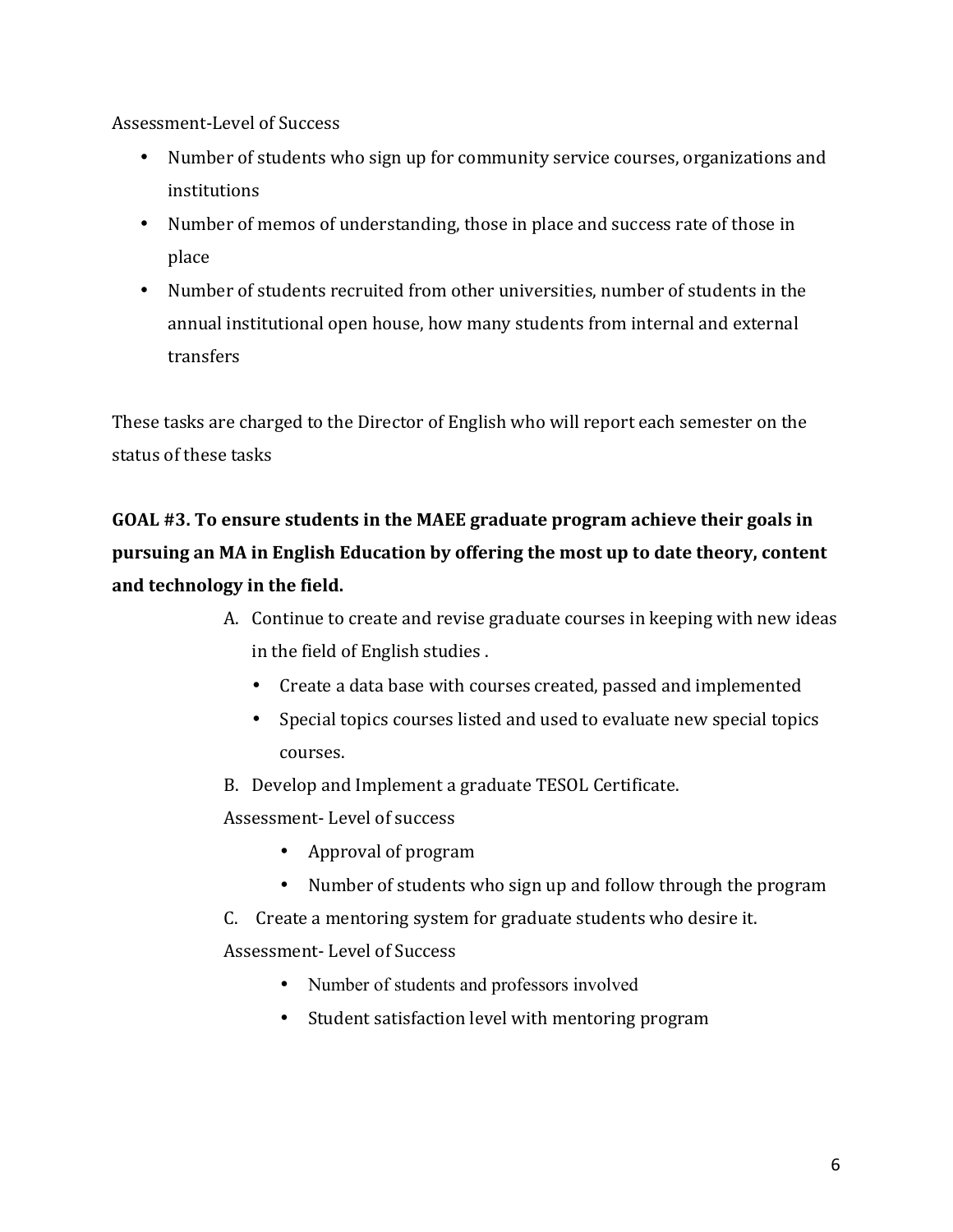- Create a historical database for the MAEE program to identify accomplishments, needs, and suggestions for curricular changes as needed.
- D. University Teaching Development Course
	- Provide intensive training to all graduate students who are selected to become Teaching Assistants through the UTD teaching course, which should be re-assessed yearly in accordance with results of student surveys, professor evaluations, and innovations in the teaching of ESL and writing.
	- Keep records of Teaching Assistants and Research Assistants training and progress through their observation records, individual interviews, grades and student records kept on an online file through the UTD course. These files should be made available each semester to the Director of the English Department and the chair of the Graduate Committee.
	- Establish clear lines of communication between the instructors of the UTD course and the Graduate Committee in order to assess policy on selecting GTAs and the needs of GTAs in teaching the Gateway courses.

Assessment-Level of Success

- Number of students satisfied with UTD course
- Number of professors satisfied with course

In coordination with the Graduate Committee, the University Teaching instructors as a committee are charged with these areas. The UTD Course will be re-evaluated yearly by the coordinators and results shared with the Graduate Committee. The English Department Assessment Coordinator will maintain files on the course and provide information online each'semester.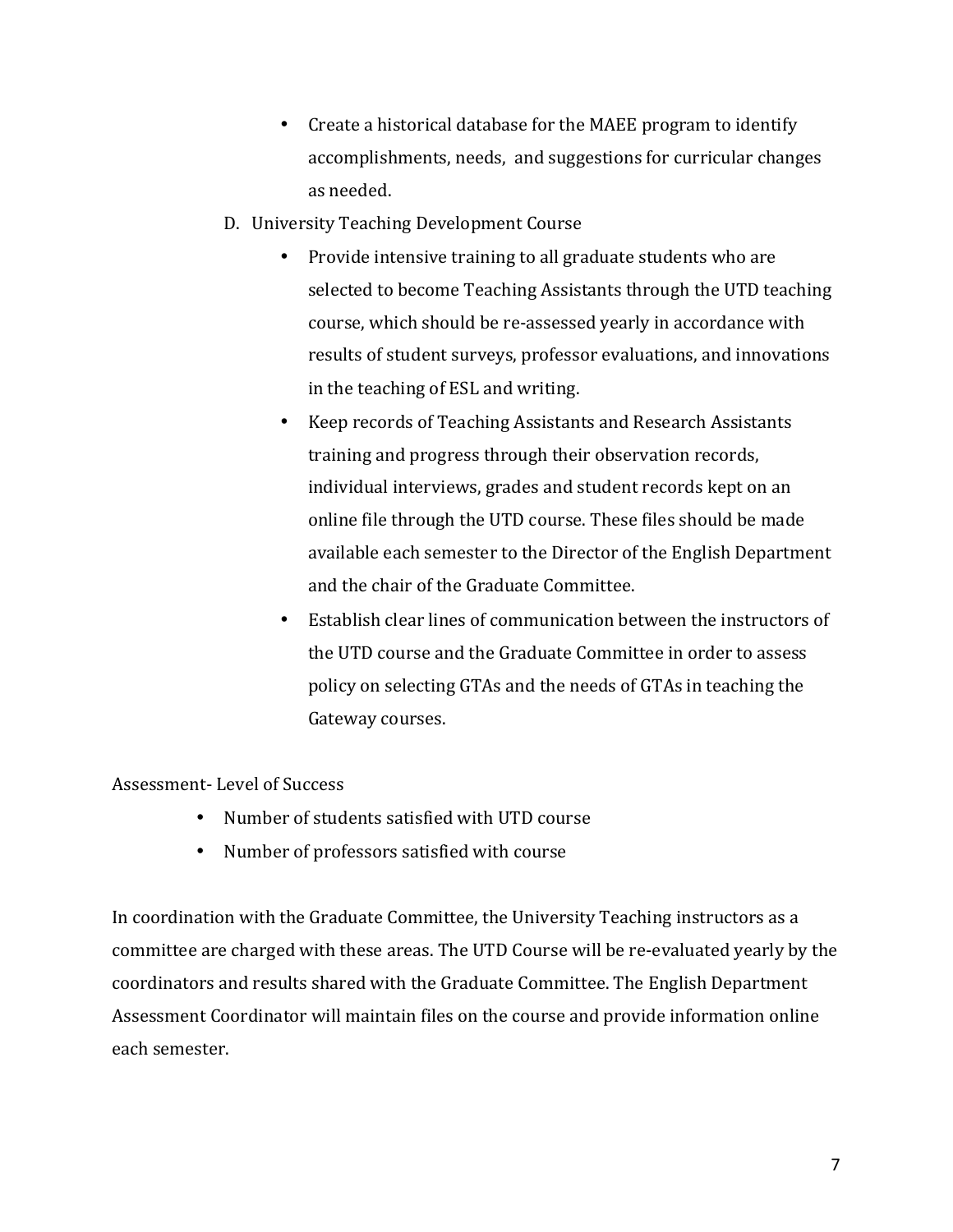4. Continually assess and offer opportunities for training of GTAs inside and outside the English Department through Professional Development programs that are in addition to the University Teaching Development course.

Assessment Level of success

Graduation, retention, and placement rates, proportion of students with enriching educational experiences, satisfaction levels among graduates and their respective employers.

These tasks are charged to the Assessment Committee who will report to the Department each semester on the progress of these tasks

# **Goal #4 to maintain and expand research opportunities for students and faculty in the!English!Department**

A. Promote research for both faculty and students by sponsoring conferences at UPRM, maintaining or increasing funding for presenting at conferences, maintaining or increasing the course release time for research (descargas), maintaining or increasing the number of graduate and undergraduate students granted research assistantships.

Assessment: Level of Success

- Attendance to conferences,
- Presentations by faculty and students,
- Active participation in associations

B. Support faculty in their efforts to apply for and receive federal funding by creating stronger ties to the PDU (Professional Development Unit) through workshops.

Assessment-Level of success

• Number of projects funded, creative projects, submitted by Director on a yearly basis to Department, faculty, and institution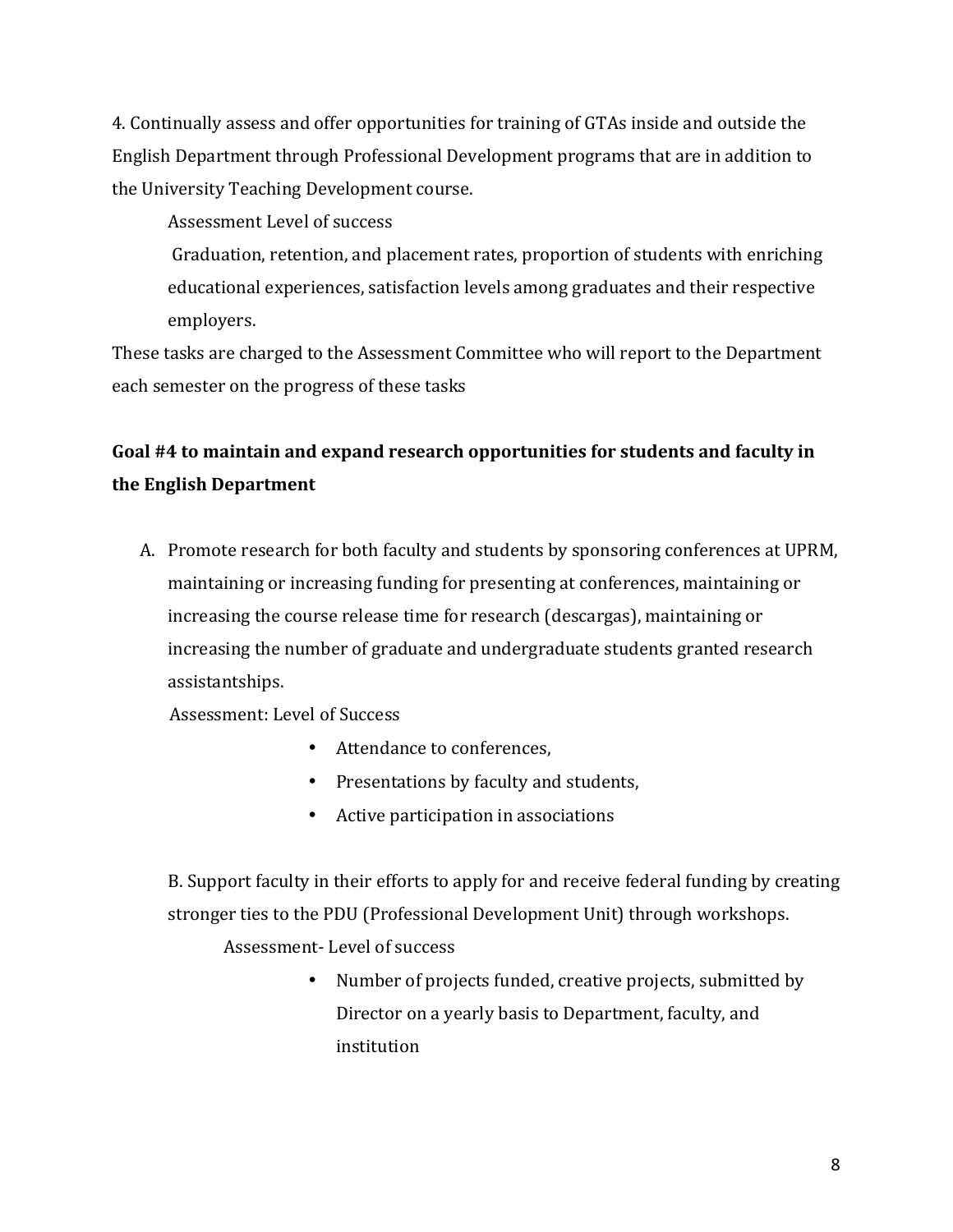C. Increase faculty and student publication to academic journals and other publications.'

Assessment-Level of Success

• Number of release time for research, number of students working in INTD courses, Yearly data base updated to show increment

D. Develop a peer-reviewed online publication for the Department of English.

E. Support creative projects and curriculum revisions based on research undertaken in the ESL/Literature/Writing classroom.

Assessment-Evaluate the number of projects faculty has conducted in the last five years to find a research trajectory for accomplishment and goal setting. Set up a plan for training with the PDU for English professors and students on potential opportunities for research funding. Create a sub-committee of professors who are willing to search and share funding opportunities to the English Department.

# **Administrative!Goals**

## Goal 1: To improve administrative efficiency

## **A.!Committees!**

- 1. Revise and establish clear policies and procedures for all Departmental Committees.'
- 2. Charge committees with strategic planning tasks and assessment

Assessment-Level of Success

- Proportion among critical services revised and improved within a two-year period
- Satisfaction levels among the university community (faculty, non-faculty personnel and students) with key administrative and regulatory processes

Compliance level with administrative assessment processes

Tasks-Committees are charged with reviewing their policies and presenting them to the director and the English Department. Assessment Coordinator charged with reviewing and maintaining records on strategic planning which will be reviewed annually to the Director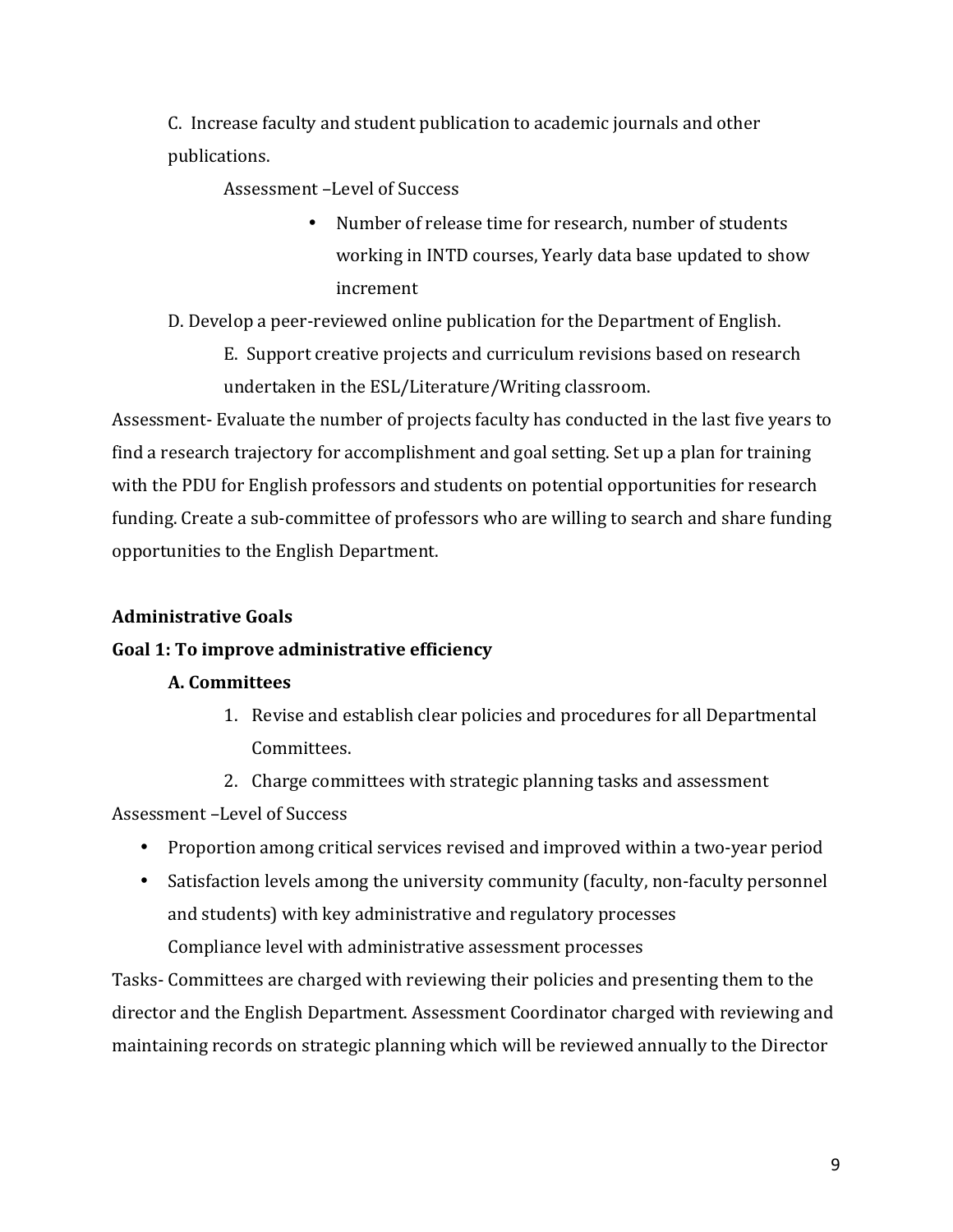and the English Department faculty. Recommendations for change based the assessment of the Strategic Plan.

### **B.** Personnel

1. Justify and argue for the reinstatement of lost positions, even with current economic crisis in the areas of literature and linguistics.

2. Offer more opportunities for continuing education to current professors. As an alternative, allow for four one-year temporary lectureships particularly instructors with background in linguistics, literature, writing and other areas of expertise under the umbrella of English studies.

### Level of Success

- Number of positions reinstated
- Number of lectureships obtained

Assessment-The Personnel Committee is charged with arguing for the reinstatement of positions and providing reports on the success of this endeavor each semester. They are also in charge of looking for alternative temporary lectureships. Sectors should assess and ask for lectureship possibilities as needed.

## **C. Adjuncts, Teaching and Research Assistants**

1. Ensure the hiring of highly qualified adjuncts, teaching assistants and research assistants in the department and professional opportunities both inside and outside the English department.

2. Ensure there are qualified coordinators and supervisors for teaching assistants who have a strong background in excellent teaching, and as shown through their areas of expertise, research, and professional development endeavors.

Level of Success-

Evaluations of adjuncts, teaching assistants, and coordinators by director of Department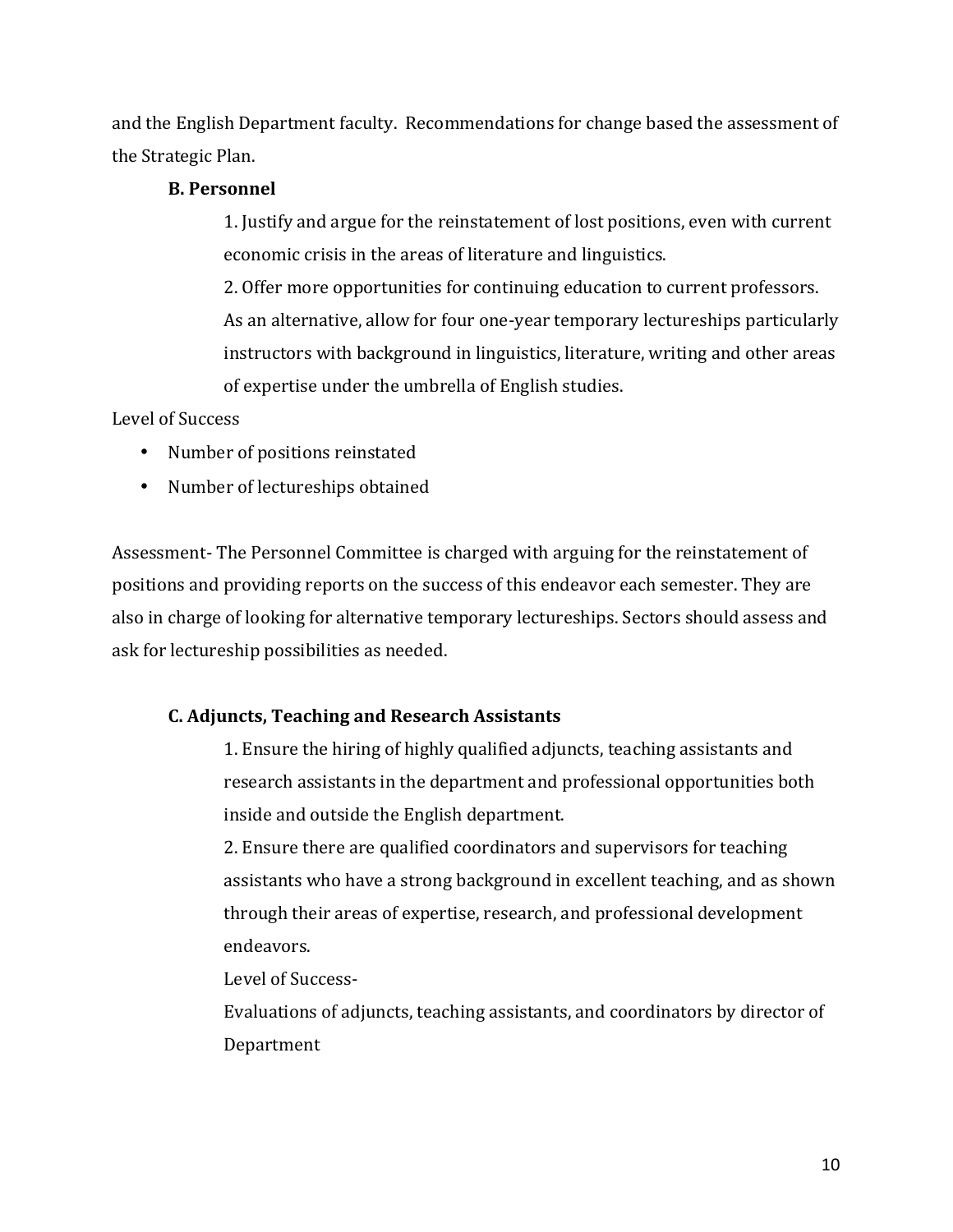A semester survey by students basis showing 75% or higher satisfaction level of their adjuncts or teaching assistants

Satisfaction level of supervision of courses with 75% or higher satisfaction level

# **D.** Facilities

1. Provide clean air-conditioned office spaces to teaching assistants and faculty.

2. Air-condition all classrooms that belong to the English department. Level of success- Number of rooms air-conditioned

# **E.** Technology

1. Write proposals to obtain funds to improve technology.

2. Equip more rooms with computers and software.

3. Promote and Support development of hybrid and online courses.

4. Design program for virtual language laboratory.

Assessment - Level of Success

- Number of hybrid courses submitted and approved,
- Number of hybrid courses taught,
- Number of students impacted,
- Satisfaction of students in hybrid courses,
- Number of new computers and other technology

## **F. Administration of Webpage and Department Calendar**

- 1. Maintain the website with current information regarding faculty and student activity as well as information regarding programs.
	- a. Contract a graduate student as an Research Assistant and an advisor for the Webpage.

2. Create a online talent bank for graduate and undergraduate students showing professor expertise by area and research interests.